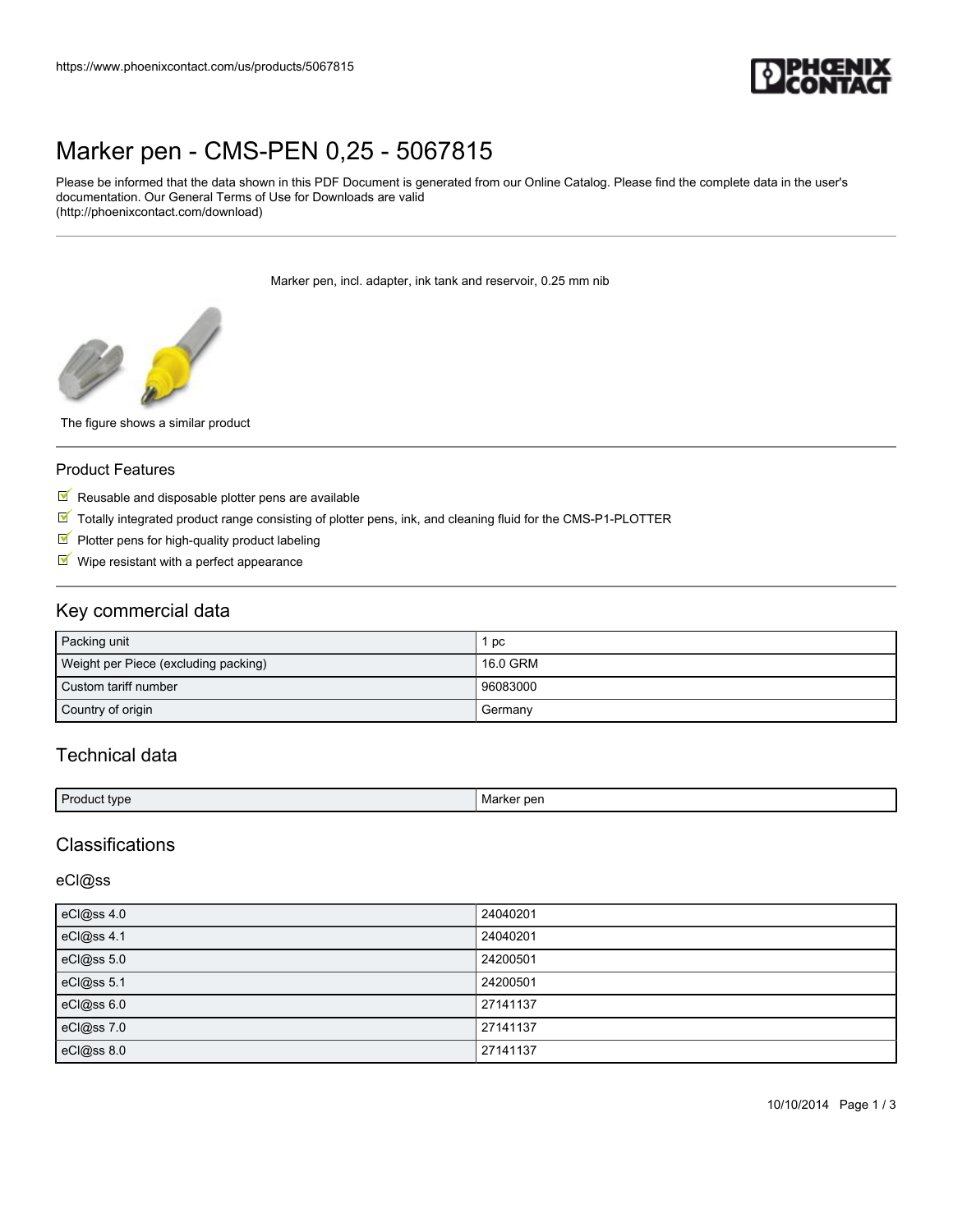

# [Marker pen - CMS-PEN 0,25 - 5067815](https://www.phoenixcontact.com/us/products/5067815)

# **Classifications**

### ETIM

| <b>ETIM 2.0</b> | EC000761 |
|-----------------|----------|
| ETIM 3.0        | EC000761 |
| <b>ETIM 4.0</b> | EC000761 |
| ETIM 5.0        | EC000187 |

### UNSPSC

| UNSPSC 6.01          | 43172501 |
|----------------------|----------|
| <b>UNSPSC 7.0901</b> | 43212107 |
| UNSPSC 11            | 43172501 |
| <b>UNSPSC 12.01</b>  | 43212107 |
| <b>UNSPSC 13.2</b>   | 43212107 |

### Accessories

Accessories

Printing system accessories

[Ink cartridge - CMS-INK-TR-C5 - 5146684](https://www.phoenixcontact.com/us/products/5146684)

Ink cartridge, special black ink, 5 cartridges of 1 ml each, for high demands



[Cleaning set - CMS-R-SET-TR - 5146751](https://www.phoenixcontact.com/us/products/5146751)



Cleaning set

[Cleaning fluid - CMS-R-FLUID-TR-C2 - 5146752](https://www.phoenixcontact.com/us/products/5146752)



Cleaning cartridges with spare sealing caps, 2 cartridges with 10 ml each with sealing caps for CMS-PEN...